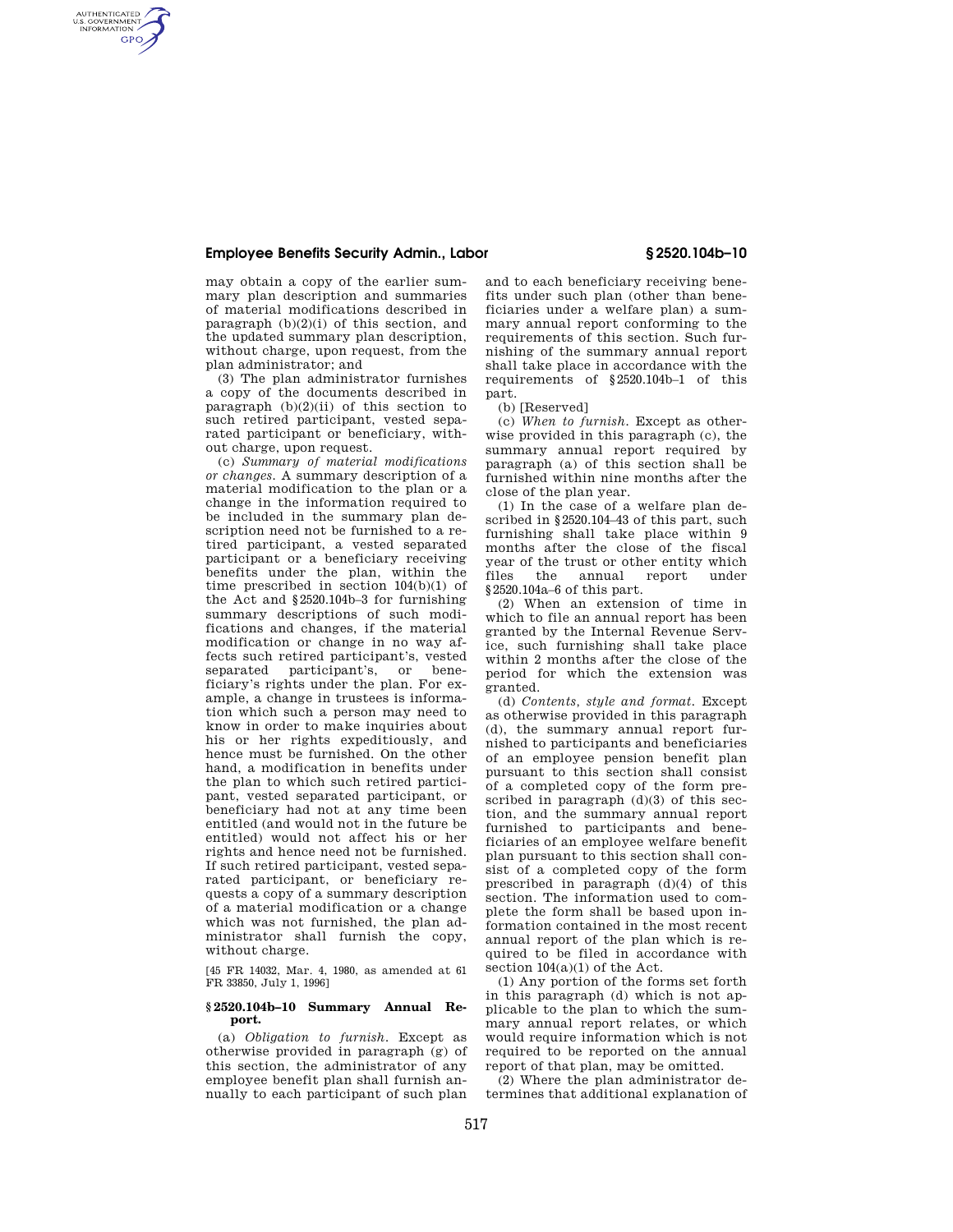any information furnished pursuant to this paragraph (d) is necessary to fairly summarize the annual report, such explanation shall be set forth following the completed form required by this paragraph (d) and shall be headed, ''Additional Explanation.''

(3) *Form for Summary Annual Report Relating to Pension Plans.* 

#### SUMMARY ANNUAL REPORT FOR (NAME OF PLAN)

This is a summary of the annual report for (name of plan and EIN) for (period covered by this report). The annual report has been filed with the Pension and Welfare Benefits Administration, as required under the Employee Retirement Income Security Act of 1974 (ERISA).

### *Basic Financial Statement*

Benefits under the plan are provided by (indicate funding arrangements). Plan expenses were  $(\$ \ )$ . These expenses included  $(\$ \ )$ in administrative expenses and (\$ ) in benefits paid to participants and beneficiaries, and  $(\$)$  in other expenses. A total of ( persons were participants in or beneficiaries of the plan at the end of the plan year, although not all of these persons had yet earned the right to receive benefits.

[If the plan is funded other than solely by allocated insurance contracts:]

The value of plan assets, after subtracting liabilities of the plan, was (\$ ) as of (the end of the plan year), compared to  $(\$$  ) as of (the beginning of the plan year). During the plan year the plan experienced an (increase) (decrease) in its net assets of (\$ ) This (increase) (decrease) includes unrealized appreciation or depreciation in the value of plan assets; that is, the difference between the value of the plan's assets at the end of the year and the value of the assets at the beginning of the year or the cost of assets acquired during the year. The plan had total income of (\$ ), including employer contributions of (\$ ), employee contributions of  $(\$ \)$ , (gains) (losses) of  $(\$ \)$ , from the sale of assets, and earnings from investments of  $(\text{\$} \qquad)$ .

[If any funds are used to purchase allocated insurance contracts:]

The plan has (a) contract(s) with (name of insurance carrier(s)) which allocate(s) funds toward (state whether individual policies, group deferred annuities or other). The total premiums paid for the plan year ending  $(\text{date})$  were  $(\text{\$}^{\bullet})$ .

### *Minimum Funding Standards*

[If the plan is a defined benefit plan:]

# **§ 2520.104b–10 29 CFR Ch. XXV (7–1–13 Edition)**

An actuary's statement shows that (enough money was contributed to the plan to keep it funded in accordance with the minimum funding standards of ERISA) (not enough money was contributed to the plan to keep it funded in accordance with the mimimum funding standards of ERISA. The amount of the deficit was  $\$  ).

[If the plan is a defined contribution plan covered by funding requirements:]

(Enough money was contributed to the plan to keep it funded in accordance with the minimum funding standards of ERISA) (Not enough money was contributed to the plan to keep it funded in accordance with the minimum funding standards of ERISA. The amount of the deficit was  $\delta$  ).

## *Your Rights to Additional Information*

You have the right to receive a copy of the full annual report, or any part thereof, on request. The items listed below are included in that report: [*Note*—list only those items which are actually included in the latest annual report]

1. an accountant's report;

2. financial information and information on payments to service providers;

3. assets held for investment;

4. fiduciary information, including non-exempt transactions between the plan and parties-in-interest (that is, persons who have certain relationships with the plan);

5. loans or other obligations in default or classified as uncollectible;

6. leases in default or classified as uncollectible;

7. transactions in excess of 5 percent of the plan assets;

8. insurance information including sales commissions paid by insurance carriers;

9. information regarding any common or collective trusts, pooled separate accounts, master trusts or 103–12 investment entities in which the plan participates, and

10. actuarial information regarding the funding of the plan.

To obtain a copy of the full annual report, or any part thereof, write or call the office of (name), who is (state title: e.g., the plan administrator), (business address and telephone number). The charge to cover copying costs will be  $(\text{\$} \qquad)$  for the full annual report, or  $(\text{\$}$ ) per page for any part thereof.

You also have the right to receive from the plan administrator, on request and at no charge, a statement of the assets and liabilities of the plan and accompanying notes, or a statement of income and expenses of the plan and accompanying notes, or both. If you request a copy of the full annual report from the plan administrator, these two statements and accompanying notes will be included as part of that report. The charge to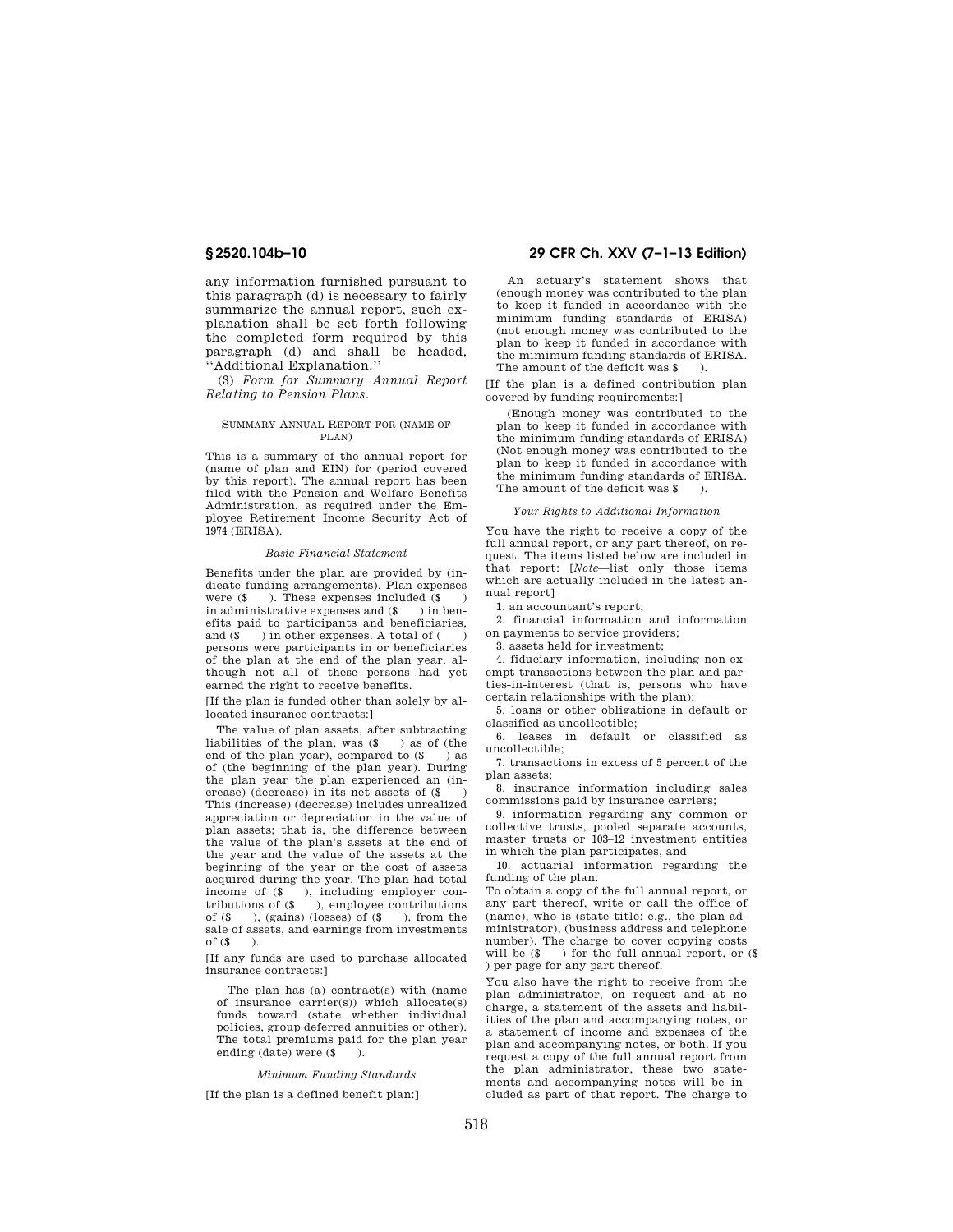### **Employee Benefits Security Admin., Labor § 2520.104b–10**

cover copying costs given above does not include a charge for the copying of these portions of the report because these portions are furnished without charge.

You also have the legally protected right to examine the annual report at the main office of the plan (address), (at any other location where the report is available for examination), and at the U.S. Department of Labor in Washington, D.C., or to obtain a copy from the U.S. Department of Labor upon payment of copying costs. Requests to the Department should be addressed to: Public Disclosure Room, Room N–1513, Employee Benefits Security Administration, U.S. Department of Labor, 200 Constitution Avenue, N.W., Washington, D.C. 20210.

(4) *Form for Summary Annual Report Relating to Welfare Plans.* 

### SUMMARY ANNUAL REPORT FOR (NAME OF PLAN)

This is a summary of the annual report of the (name of plan, EIN and type of welfare plan) for (period covered by this report). The annual report has been filed with the Employee Benefits Security Administration, as required under the Employee Retirement Income Security Act of 1974 (ERISA).

[If any benefits under the plan are provided on an uninsured basis:]

(Name of sponsor) has committed itself to pay (all, certain) (state type of) claims incurred under the terms of the plan.

[If any of the funds are used to purchase insurance contracts:]

#### *Insurance Information*

The plan has (a) contract(s) with (name of insurance carrier(s)) to pay (all, certain) (state type of) claims incurred under the terms of the plan. The total premiums paid for the plan year ending (date) were

# (\$lllll). [If applicable add:]

Because (it is a) (they are) so called ''experience-rated'' contract(s), the premium costs are affected by, among other things, the number and size of claims. Of the total insurance premiums paid for the plan year ending (date), the premiums paid under such ''experience-rated'' contract(s) were  $$$  ) and the total of all benefit claims paid under the(se) experience-rated contract(s) during the plan year was  $($ 

[If any funds of the plan are held in trust or in a separately maintained fund:]

#### *Basic financial statement*

The value of plan assets, after subtracting liabilities of the plan, was (\$ ) as of (the end of plan year), compared to (\$ ) as of (the beginning of the plan year). During the

plan year the plan experienced an (increase) (decrease) in its net assets of

(\$ ). This (increase) (decrease) includes unrealized appreciation and depreciation in the value of plan assets; that is, the difference between the value of the plan's assets at the end of the year and the value of the assets at the beginning of the year or the cost of assets acquired during the year. During the plan year, the plan had total income of (\$ ) including employer contributions of  $(\$ \)$ , employee contributions of  $(\$ \)$ , realized (gains) (losses) of (\$ ) from the sale of assets, and earnings from investments of (\$ ). Plan expenses were (\$ ). These expenses included (\$ ) in administrative expenses, (\$ ) in benefits paid to participants and beneficiaries, and (\$ ) in other expenses.

#### *Your Rights to Additional Information*

You have the right to receive a copy of the full annual report, or any part thereof, on request. The items listed below are included in that report: [Note—list only those items which are actually included in the latest annual report].

1. an accountant's report;

2. financial information and information on payments to service providers;

3. assets held for investment;

4. fiduciary information, including non-exempt transactions between the plan and parties-in-interest (that is, persons who have certain relationships with the plan);

5. loans or other obligations in default or classified as uncollectible;

6. leases in default or classified as uncollectible;

7. transactions in excess of 5 percent of the plan assets;

8. insurance information including sales commissions paid by insurance carriers; and

9. information regarding any common or collective trusts, pooled separate accounts, master trusts or 103–12 investment entities in which the plan participates.

To obtain a copy of the full annual report, or any part thereof, write or call the office of (name), who is (state title: e.g., the plan administrator), (business address and telephone number). The charge to cover copying costs will be  $(\text{\$})$  for the full annual report, or (\$ ) per page for any part thereof.

You also have the right to receive from the plan administrator, on request and at no charge, a statement of the assets and liabilities of the plan and accompanying notes, or a statement of income and expenses of the plan and accompanying notes, or both. If you request a copy of the full annual report from the plan administrator, these two statements and accompanying notes will be included as part of that report. The charge to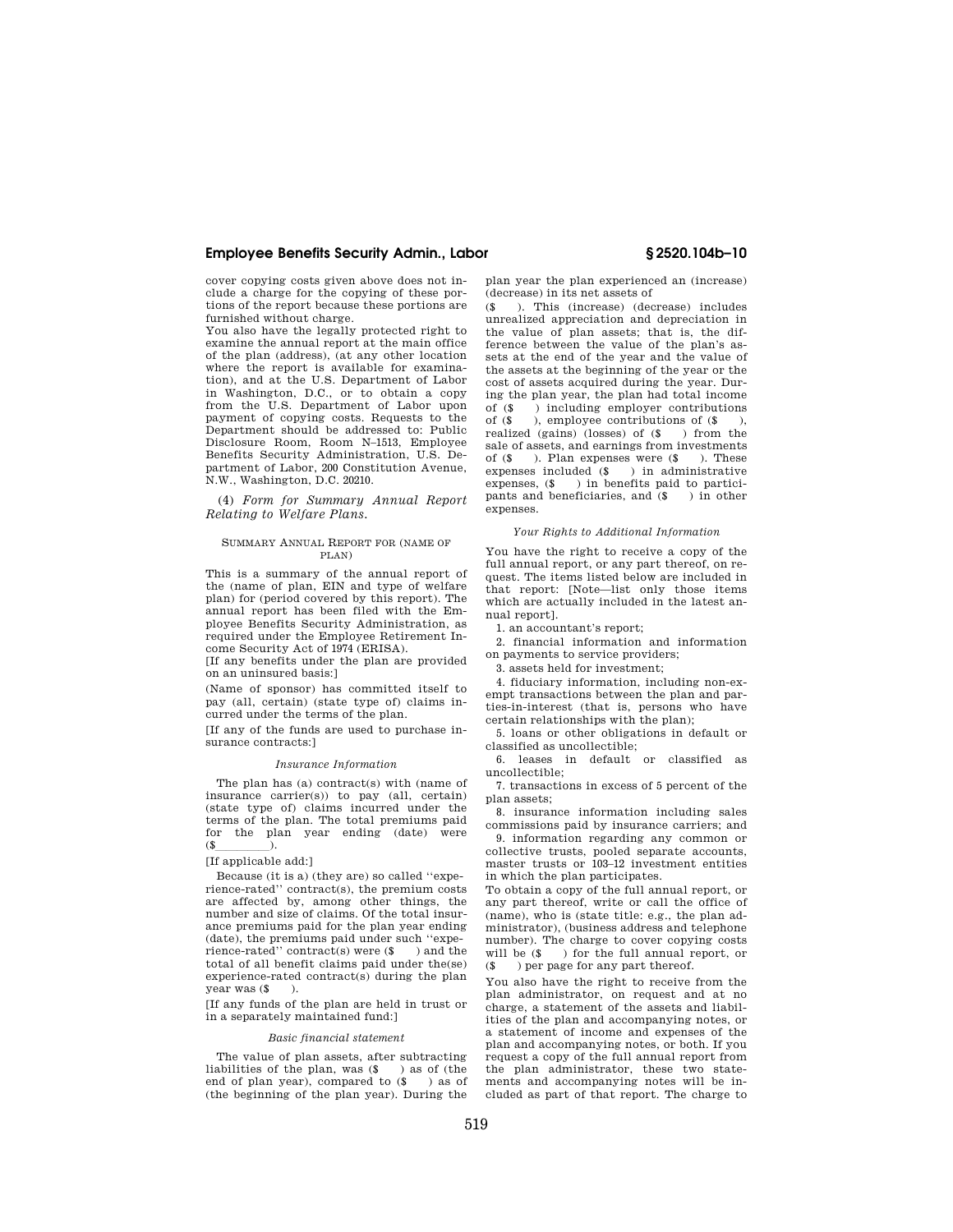cover copying costs given above does not include a charge for the copying of these portions of the report because these portions are furnished without charge.

You also have the legally protected right to examine the annual report at the main office of the plan (address), (at any other location where the report is available for examination), and at the U.S. Department of Labor in Washington, D.C. or to obtain a copy from the U.S. Department of Labor upon payment of copying costs. Requests to the Department should be addressed to: Public Disclosure Room, Room N–1513, Employee Benefits Security Administration, U.S. Department of Labor, 200 Constitution Avenue, N.W., Washington, D.C. 20210.

(e) *Foreign languages.* In the case of either—

(1) A plan which covers fewer than 100 participants at the beginning of a plan year in which 25 percent or more of all plan participants are literate only in the same non-English language; or

(2) A plan which covers 100 or more participants in which 500 or more participants or 10 percent or more of all plan participants, whichever is less, are literate only in the same non-English language—

The plan administrator for such plan shall provide these participants with an English-language summary annual report which prominently displays a notice, in the non-English language common to these participants, offering them assistance. The assistance provided need not involve written materials, but shall be given in the non-

**§ 2520.104b–10 29 CFR Ch. XXV (7–1–13 Edition)** 

English language common to these participants. The notice offering assistance shall clearly set forth any procedures participants must follow to obtain such assistance.

(f) *Furnishing of additional documents to participants and beneficiaries.* A plan administrator shall promptly comply with any request by a participant or beneficiary for additional documents made in accordance with the procedures or rights described in paragraph (d) of this section.

(g) *Exemptions.* Notwithstanding the provisions of this section, a summary annual report is not required to be furnished with respect to the following:

(1) A totally unfunded welfare plan described in 29 CFR 2520.104–44(b)(1)(i);

(2) A welfare plan which meets the requirements of 29 CFR 2520.104–20(b);

(3) An apprenticeship or other training plan which meets the requirements of 29 CFR 2520.104–22;

(4) A pension plan for selected employees which meets the requirements of 29 CFR 2520.104–23;

(5) A welfare plan for selected employees which meets the requirements of 29 CFR 2520.104–24;

(6) A day care center referred to in 29 CFR 2520.104–25;

(7) A dues financed welfare plan which meets the requirements of 29 CFR 2520.104–26; and

(8) A dues financed pension plan which meets the requirements of 29 CFR 2520.104–27.

APPENDIX TO § 2520.104B–10—THE SUMMARY ANNUAL REPORT (SAR) UNDER ERISA: A CROSS-REFERENCE TO THE ANNUAL REPORT

| SAR item                                               | Form 5500 large plan filer<br>line items                   | Form 5500 small plan filer<br>line items        | Form 5500-SF filer line<br>items            |
|--------------------------------------------------------|------------------------------------------------------------|-------------------------------------------------|---------------------------------------------|
| A. PENSION PLAN:                                       |                                                            |                                                 |                                             |
| 1. Funding arrangement                                 | Form 5500-9a                                               |                                                 | Not applicable.                             |
| 2. Total plan expenses                                 | Sch. H-2j                                                  |                                                 | Line 8h.                                    |
| 3. Administrative expenses                             | Sch. H-2i(5)                                               | Sch. I-2h                                       | Line 8f.                                    |
| 4. Benefits paid                                       | Sch. H-2e(4)                                               | Sch. I-2e                                       | Line 8d.                                    |
| 5. Other expenses                                      | Sch. H-Subtract the sum of<br>2e(4) & 2i(5) from 2j.       |                                                 | Line 8q.                                    |
| 6. Total participants                                  | Form 5500-6f                                               |                                                 | Line 5b.                                    |
| 7. Value of plan assets (net):<br>a. End of plan year. | Sch. H-11 [Col. (b)]                                       | Sch. I-1c [Col. (b)]                            | Line $7c$ $[Col. (b)].$                     |
| b. Beginning of plan<br>year.                          | Sch. H-11 [Col. (a)]                                       | Sch. I-1c [Col. (a)]                            | Line $7c$ $[Col. (a)].$                     |
| 8. Change in net assets                                | Sch. H-Subtract 1I [Col.<br>$(a)$ ] from 11 [Col. $(b)$ ]. | Sch. I-Subtract 1c [Col. (a)<br>from Col. (b)]. | Line 7c-Subtract Col. (a)<br>from Col. (b). |
| 9. Total income                                        | Sch. H-2d                                                  | Sch. I-2d                                       | Line 8c.                                    |
| a. Employer con-<br>tributions.                        | Sch. H-2a(1)(A) & 2a(2) if<br>applicable.                  | Sch. $I - 2a(1)$ & 2b if appli-<br>cable.       | Line 8a(1) if applicable.                   |
| b. Employee con-<br>tributions.                        | Sch. H-2a(1)(B) & 2a(2) if<br>applicable.                  | Sch. $I - 2a(2)$ & 2b if appli-<br>cable.       | Line $8a(2)$ & $8a(3)$ if appli-<br>cable.  |